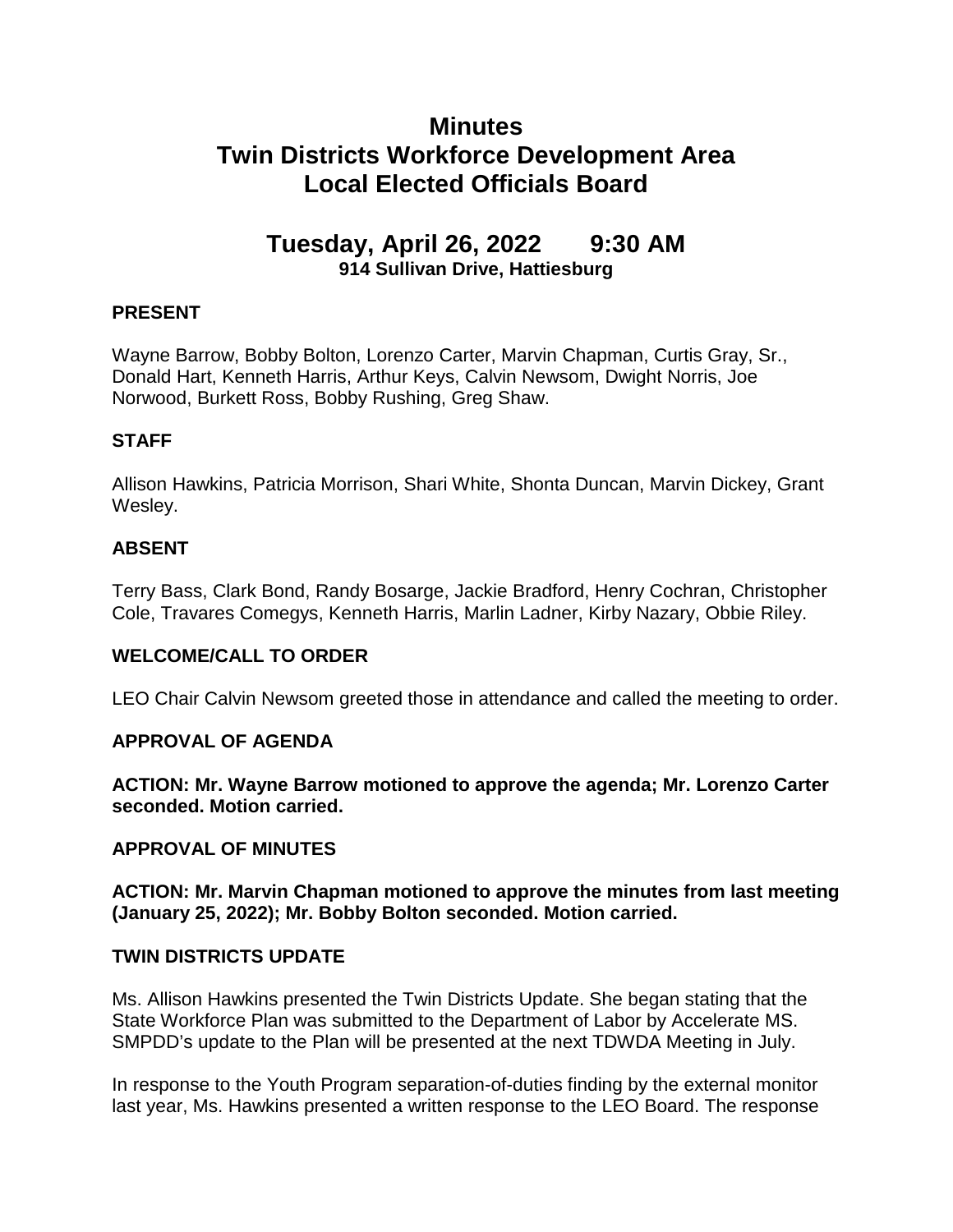addressed the monitor's concerns of possible conflict of interest. This involved removing the Youth Program Administrator (Ms. Shonta Duncan) from the procurement process, and handing off those responsibilities to other SMPDD staff. After the submitted Youth Program proposals are selected and ranked, only then will Ms. Duncan review them. An external monitor will be brought in to review SMPDD Youth Programs for compliance moving forward. Furthermore, relevant policies will be reviewed to ensure compliance with State and Federal guidelines. A copy of this response is attached.

Mr. Burkett Ross asked for clarification on the finding and its severity. Ms. Hawkins explained that no actual error had taken place, only that the monitor had advised changes to the procurement process as an extra layer of caution.

The results of the Youth Program procurement process and the rankings of the selected proposal will be presented to the Workforce Board in the upcoming meeting to be voted on.

Ms. Hawkins and Ms. Patricia Morrison attended the National Association of Workforce Boards conference in Washington, D.C. While there, they had the chance to meet with several Workforce professionals and discuss potential program strategies, one of which was a family-centered approach that would impact an entire household.

SMPDD has partnered with MDES and the Governor's Job Fair Network. Three job fairs have been hosted on the Gulf Coast so far, with great turnout at each one. Numbers were bolstered by requiring those on Unemployment Insurance to attend. Ms. Hawkins asked the LEO members to contact SMPDD if any would like to host a job fair in their county. Another fair will be held in Laurel this June.

This October, the TDWDA Annual Board Meeting will be held in Meridian. An exact date will be determined closer to that time to avoid potential scheduling conflicts.

During the SETA Spring Conference in March, Kenny Jett was presented the John Craig President's Award for his outstanding performance on the SETA Board.

Ms. Hawkins concluded her report.

#### **TWIN DISTRICTS FINANCIAL REPORT**

Mr. Newsom called on Ms. Shari White to present the Financial Report. Ms. White began her report with the PY21 Overview of Current Funding. Effective January 1, 2022, TDWDA received an additional \$700,000 in Rapid Response/Layoff Aversion funds (PY21 NFA #4). This increased the Total Funds Available to \$16,677,194.21.

Activities for the Twin Districts' Layoff Aversion Plan for 2022-2023 include strategic planning, business outreach, Incumbent Worker training, performance data collection and tracking, economic analysis, and Dislocated Worker activities.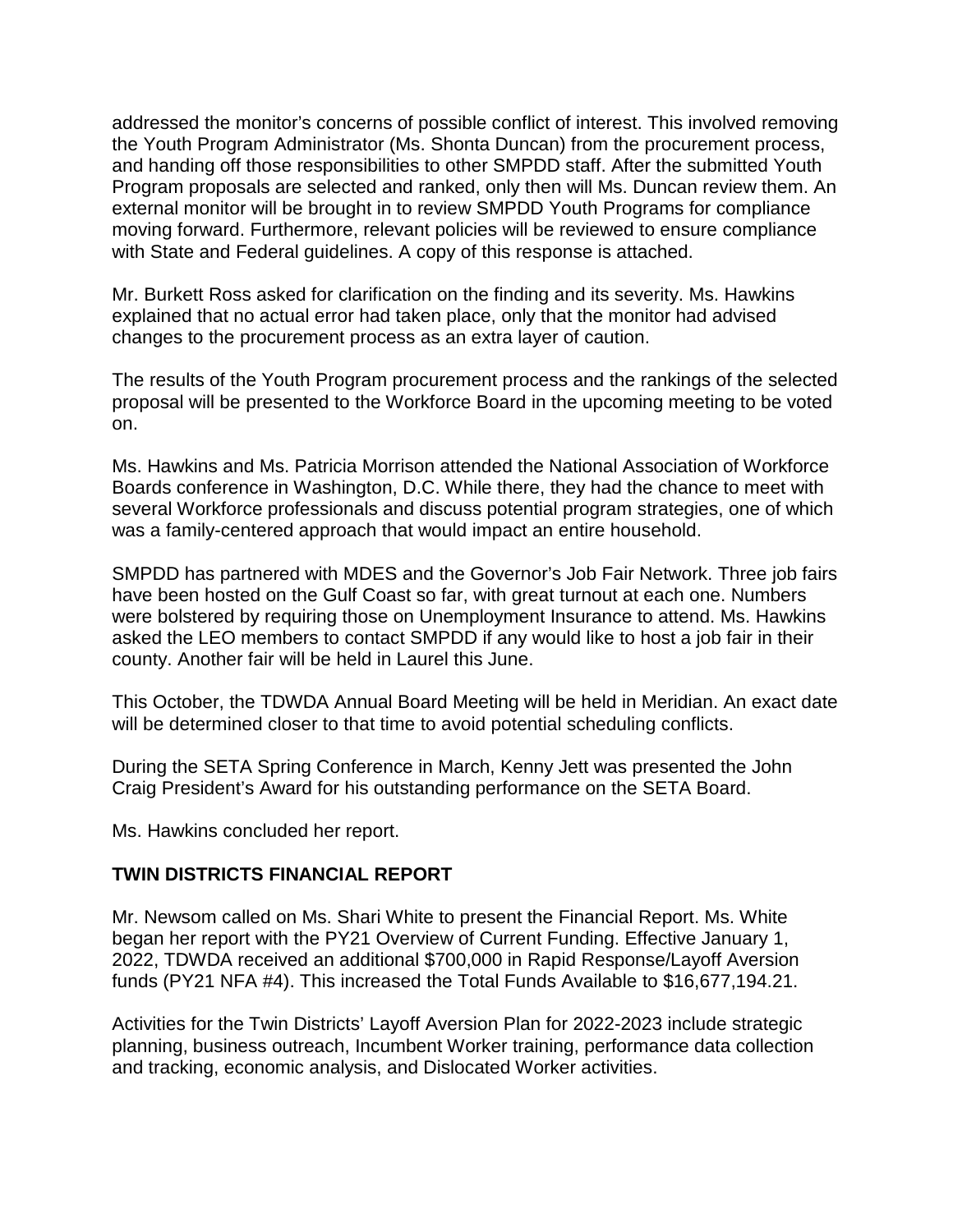At the last meeting (January 25, 2022), the Board approved to move \$500,000 from PY21 Dislocated Worker funds to Adult funds. That request was approved by the Office of Grant Management on February 8, 2022.

Ms. White continued with the Obligation and Expenditures Summary. Program Year 21 began on July 1, 2021, and will end on June 30, 2022. The expenditures reported are for cost through 03/30/22.

As for Obligations, Adult was 91.7% obligated, Dislocated Worker 97.7%, Youth 81.3%, and Rapid Response/Layoff Aversion 14.1%.

As for Expenditures, Adult was 54% expended, Dislocated Worker 38%, Youth 38%, and Rapid Response/Layoff Aversion 11%. Overall, TDWDA has expended 42% of its PY21 Obligations. Ms. White also noted that PY21 Youth Work Experience Rate is at 43.58%.

As for Expenditures by Quarter, we have expended \$1,917,367.26 in the 1<sup>st</sup> Quarter,  $$1,970,652.92$  in the  $2^{nd}$ , and  $$1,923,342.35$  in the 3<sup>rd</sup>, totaling \$5,811,362.56. Ms. White explained that our Expenditures this time last year were \$4,694,908. They are continuing to trend upward.

Ms. White continued with the PY21-22 Funding Comparison. TDWDA has received an estimate of our PY22 funding. The PY22 Allocation estimates reflect a 10% decrease in funding across the board, in all funding streams. At our next meeting, we should have a more accurate funding level to report for PY22.

Ms. White concluded her report. Mr. Newsom inquired about foot traffic in the WIN Job Centers increasing or decreasing post-pandemic. Ms. Hawkins confirmed that traffic was still low, and that a full report will be given by Ms. Connie Valentine in the upcoming Workforce Board meeting. Ms. Patricia Morrison added that one reason traffic is so low is because people are being hired off the street directly by employers due to high demand, and have less need to go to the WIN Centers.

Mr. Newsom also asked if the Workforce 101 training could continue, possibly in the upcoming Annual Meeting, which has been on hold since the pandemic began. Ms. Hawkins agreed. Mr. Newsom stressed to the LEO members the importance of staying informed on Workforce terminology and operations.

Mr. Newsom called for a motion to accept both Ms. Hawkins' and Ms. White's reports.

# **ACTION: Mr. Dwight Norris motioned to accept the reports given by Ms. Shari White and Ms. Allison Hawkins; Mr. Bobby Bolton seconded. Motion carried.**